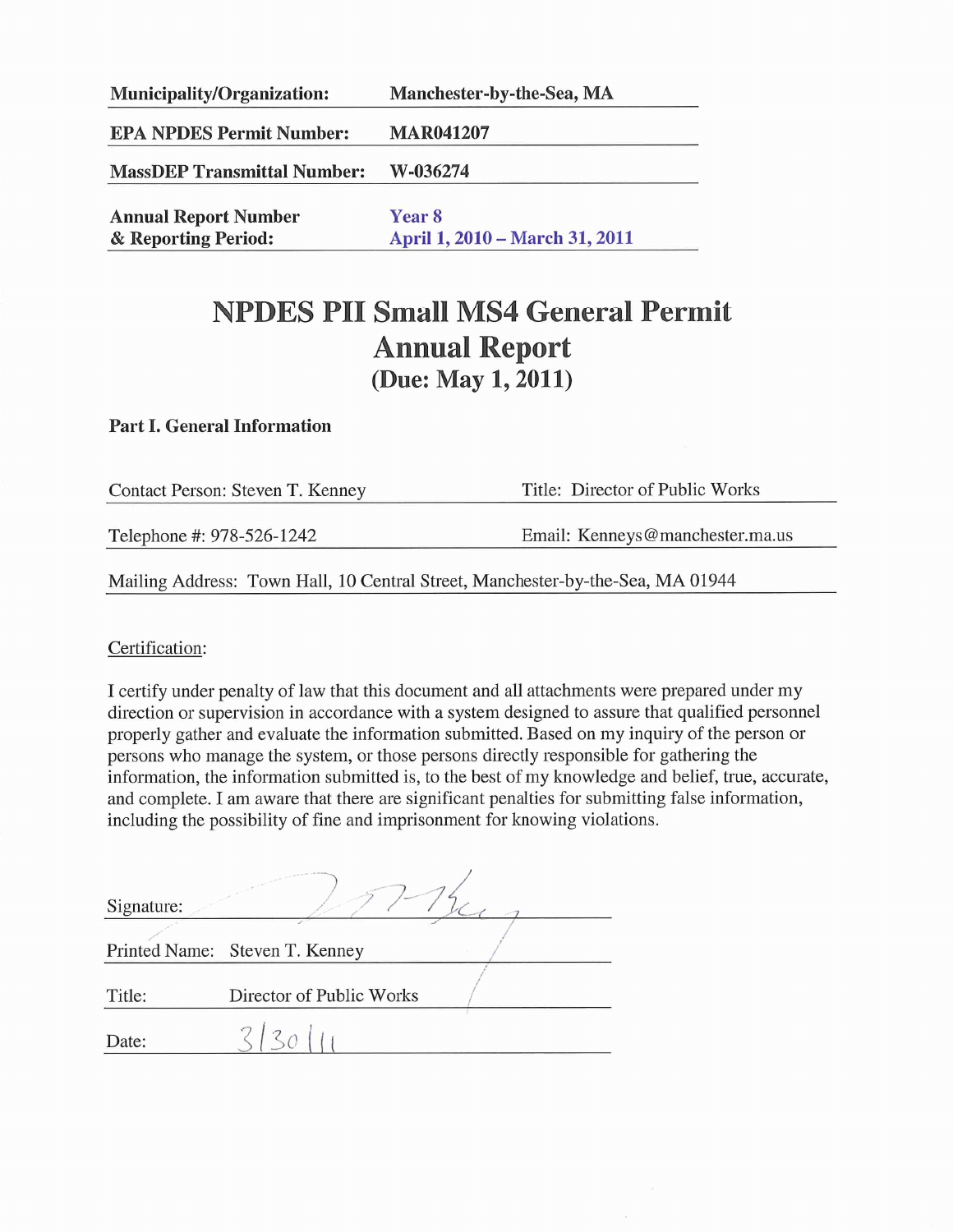### **Part II. Self-Assessment**

From April 1, 2010 – March 31, 2011 the Town of Manchester-by-the-Sea continued to make progress implementing BMPs and meeting requirements of EPA's 2003 General Permit for Storm Water Discharges from Small Municipal Separate Storm Sewer Systems (MS4s). The BMPs selected continue to be appropriate for the Town.

Town Staff from the DPW, Conservation Commission, Building Department, Board of Health, and Planning Board conduct stormwater management activities. The Town has an active Coastal Stream Team, which is a group of local citizens who focus on projects designed to maintain and improve water cleanliness, quality, and to preserve coastal habitats. The Stream Team conducts numerous outreach and education activities throughout the year.

This year, the Town applied for a grant from the Massachusetts Bays Program to restore Sawmill Brook, which included a stormwater management component.

The Town takes numerous efforts to prevent pollution and education its residents about pollution prevention measures. The Town stores winter de-icing materials under cover. The Town participates in the Mercury Recovery Program and has brochures available in Town Hall to educate the citizens about proper mercury disposal. The Town, through the Board of Health, has an aggressive septic system inspection program. In addition, all sump pump connections are required to be inspected by the DPW during real estate transactions.

The Town is also working to add stormwater management information to the DPW website, to further educate the public about the impact of stormwater on waterbodies, and to identify steps and activities the public can take to reduce pollutants in stormwater runoff.

The DPW is coordinating with high school students to stencil catch basins with no dumping information and is working with local boy scouts to conduct a detailed outfall inventory of all outfalls previously located.

#### **Notes on Permit Year 8 Annual Report:**

- In the Permit Year 5 Annual Report, the Town assigned new BMP ID#s, to better tie the BMP to the MCM (i.e., BMP 1 became BMP 1.1, BMP 2 became BMP 1.2, and BMP 3 became BMP 2.2, etc). All BMPs identified in the Notice of Intent continue to be implemented.
- In Permit Year 6 Annual Report, the Town added a BMP (#6.1) to include a stormwater system and catch basin inspection program.
- In Permit Year 7 Annual Report, the Town added BMPs #1.3, 1.4 and 6.5.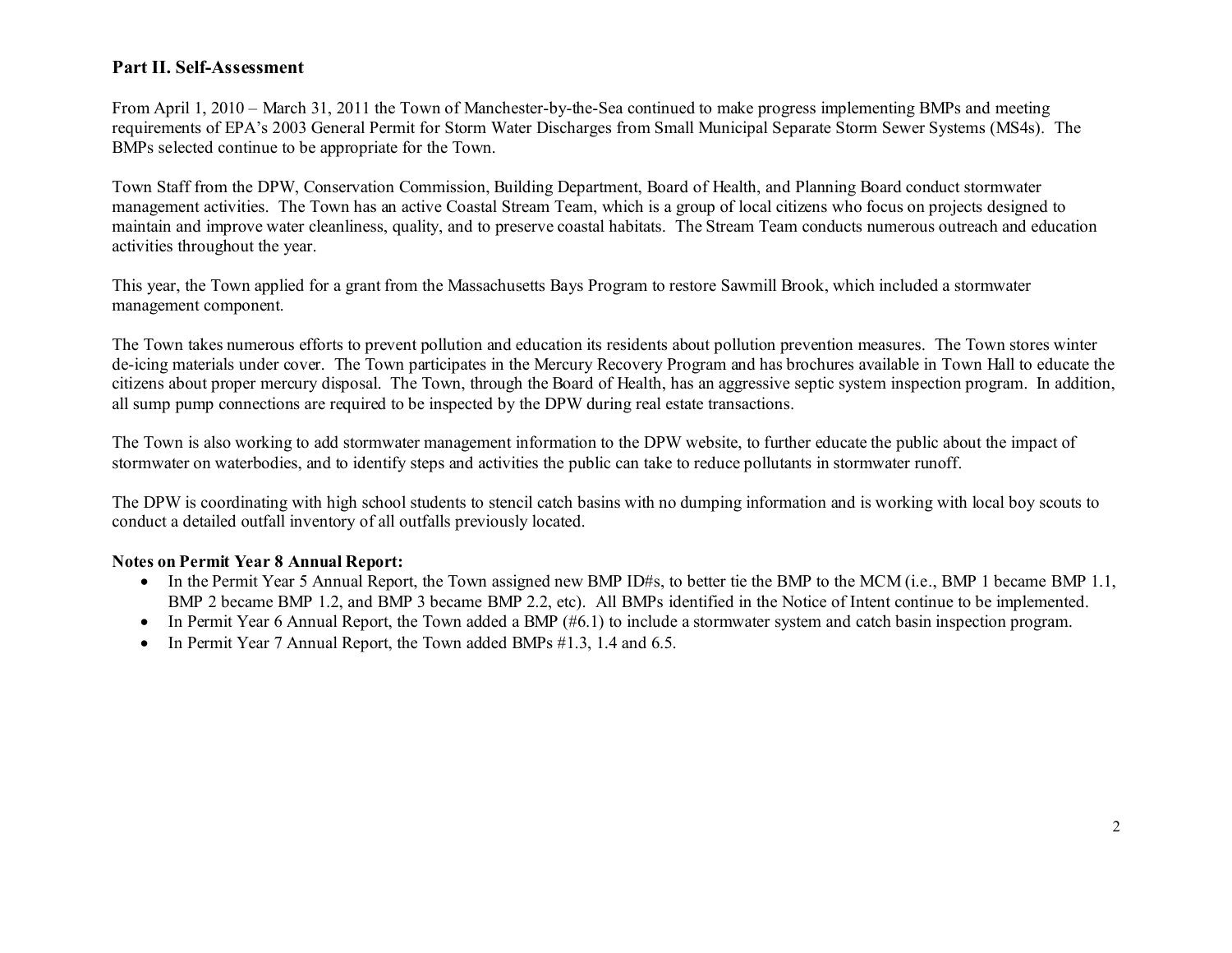## **Part III. Summary of Minimum Control Measures**

### **1. Public Education and Outreach**

| <b>BMP</b><br>ID# | <b>BMP</b> Description                                 | <b>Responsible</b><br>Dept./Person<br><b>Name</b> | <b>Measurable Goal(s)</b>                                        | Progress on Goal(s) –<br>Permit Year 8<br>(Reliance on non-municipal partners<br>indicated, if any)                                                                                                                 | <b>Planned Activities -</b><br>Permit Year 9                                    |
|-------------------|--------------------------------------------------------|---------------------------------------------------|------------------------------------------------------------------|---------------------------------------------------------------------------------------------------------------------------------------------------------------------------------------------------------------------|---------------------------------------------------------------------------------|
| 1.1               | <b>Water Conservation</b><br><b>Practice Brochures</b> | <b>DPW</b>                                        | Number of brochures<br>mailed                                    | Approximately 2,000 water<br>conservation brochures were mailed<br>water with water bills; each bill<br>includes a brochure.                                                                                        | Continue to include brochures with<br>water bills as budget allows.             |
| Revised           |                                                        |                                                   | Revised Year 1:<br>Brochure distribution<br>(goal of over 1,700) |                                                                                                                                                                                                                     |                                                                                 |
| 1.2<br>Revised    | <b>Hold Hazardous Waste</b><br>Collection              | Board of Health                                   | Conduct annual event                                             | Board of Health held annual household<br>hazardous waste day in April 2010.                                                                                                                                         | Continue annual event as budget<br>allows.                                      |
|                   |                                                        |                                                   |                                                                  | Recycling information continued to be<br>available on Town Website                                                                                                                                                  | Continue to make recycling<br>information available on website as<br>necessary. |
| 1.3               | <b>Stormwater Brochures</b><br>at Town Hall            | DPW/<br>Conservation/<br>Stream Team              | Make stormwater-<br>related brochures<br>available at Town Hall  | Town has three stormwater brochures<br>available in Town Hall: "The<br>Importance of Streamside Buffers",<br>"Make the Stormwater Connection"<br>and "Pet Waste and Bathing Beaches -<br>Guidelines for Pet Owners" | Continue to make brochures<br>available as budget allows.                       |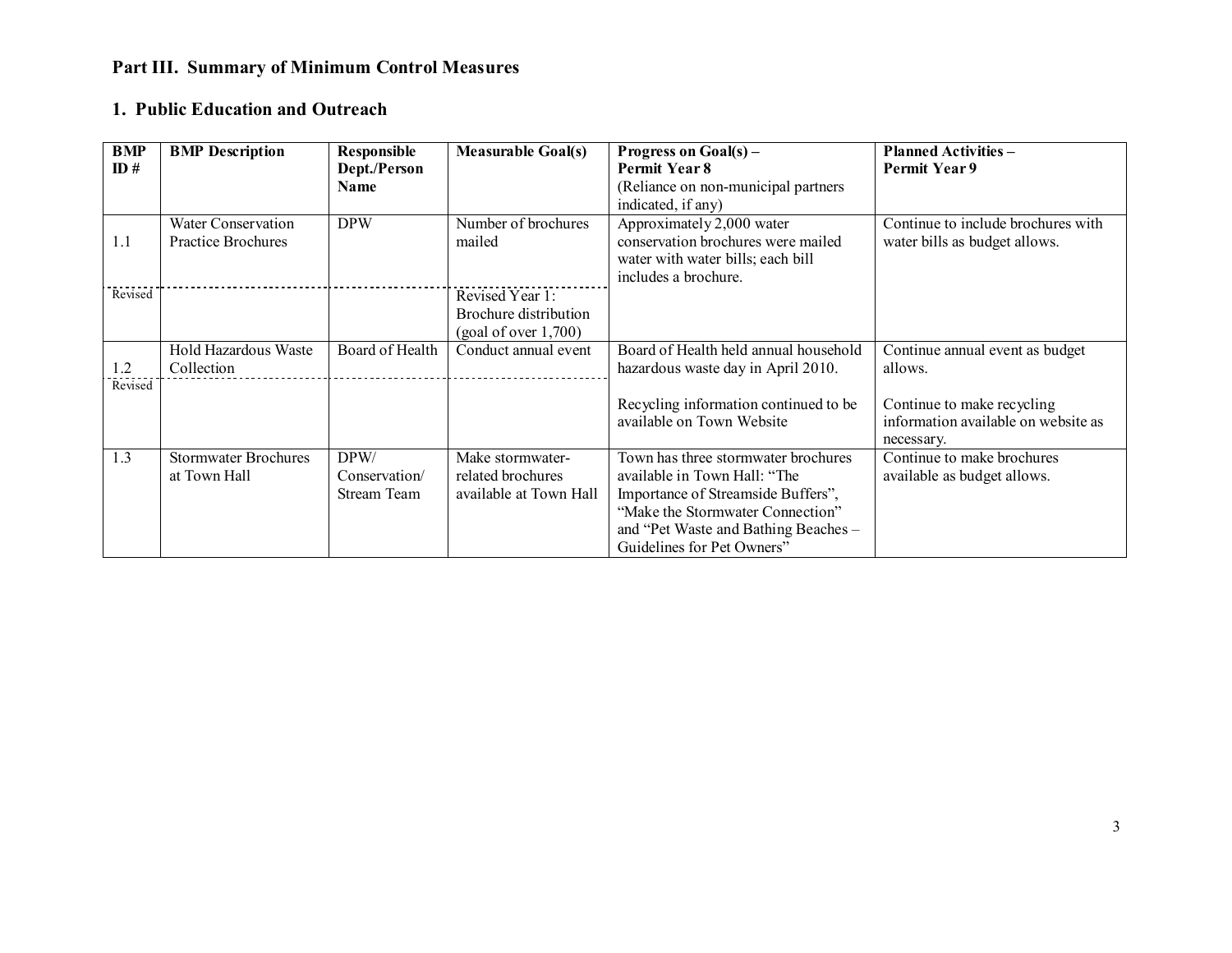| 1.4 | Animal Control Bylaw | Police/Board of | <b>Enforce Animal</b> | Town Bylaw prohibits disposal of dog   | As needed, and as budget allows, |
|-----|----------------------|-----------------|-----------------------|----------------------------------------|----------------------------------|
|     | (Town's General      | Health          | Control Bylaw         | waste on beaches, sidewalks, streets,  | Police and Board of Health will  |
|     | Bylaws Article X     |                 |                       | parks, in town storm drains and on     | continue to promote and enforce  |
|     | Section 28)          |                 |                       | public beaches. The Police continued   | bylaw.                           |
|     |                      |                 |                       | to enforce the Animal Control Bylaw,   |                                  |
|     |                      |                 |                       | including patrolling beaches, parks,   |                                  |
|     |                      |                 |                       | recreational areas and cemeteries and  |                                  |
|     |                      |                 |                       | monitoring the 'dog waste stations.'   |                                  |
|     |                      |                 |                       |                                        |                                  |
|     |                      |                 |                       | The Board of Health also promotes      |                                  |
|     |                      |                 |                       | compliance with and educates residents |                                  |
|     |                      |                 |                       | and visitors about this bylaw as well. |                                  |
|     |                      |                 |                       | Town maintains signage on streets      |                                  |
|     |                      |                 |                       | entering Manchester-by-the-Sea         |                                  |
|     |                      |                 |                       | alerting visitors of the bylaw.        |                                  |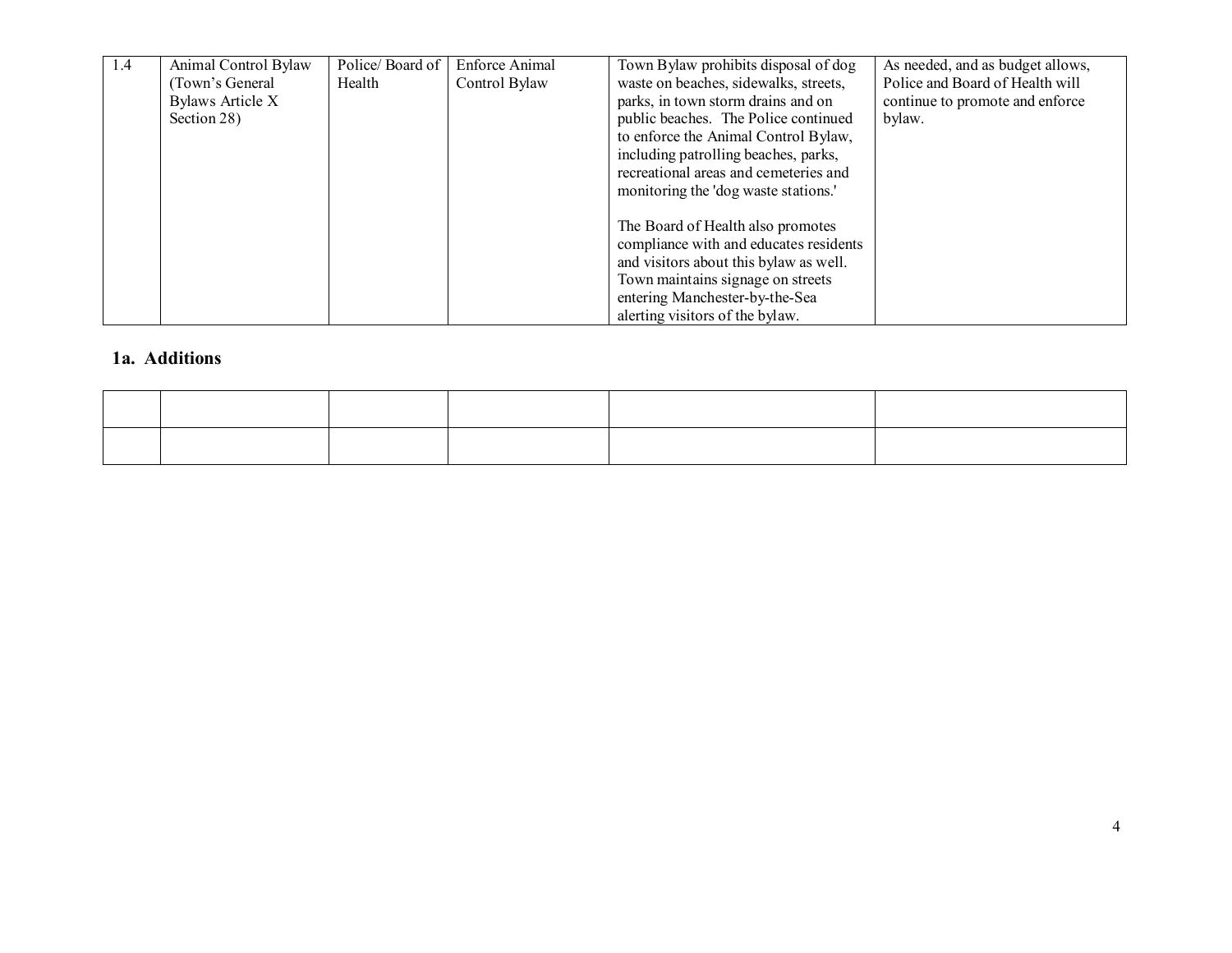## **2. Public Involvement and Participation**

| <b>BMP</b> | <b>BMP</b> Description | <b>Responsible</b> | <b>Measurable Goal(s)</b> | Progress on $Goal(s) -$                   | <b>Planned Activities -</b>       |
|------------|------------------------|--------------------|---------------------------|-------------------------------------------|-----------------------------------|
| ID#        |                        | Dept./Person       |                           | Permit Year 8                             | <b>Permit Year 9</b>              |
|            |                        | <b>Name</b>        |                           | (Reliance on non-municipal partners       |                                   |
|            |                        |                    |                           | indicated, if any)                        |                                   |
|            | <b>Stream Cleaning</b> | DPW/Conservation   | Annual Project            | The Town has undertaken numerous          | As budget allows, continue annual |
| 2.1        |                        | Commission         |                           | stream cleaning projects.                 | stream cleanings as needed.       |
| Revised    |                        |                    |                           |                                           |                                   |
|            |                        |                    |                           | A portion of Milletts Brook<br>$\bullet$  |                                   |
|            |                        |                    |                           | was cleaned in August 2003.               |                                   |
|            |                        |                    |                           |                                           |                                   |
|            |                        |                    |                           | A portion of Sawmill Brook                |                                   |
|            |                        |                    |                           | (from Mill Street south to                |                                   |
|            |                        |                    |                           | Essex Country Club) was                   |                                   |
|            |                        |                    |                           | cleaned in December 2005.                 |                                   |
|            |                        |                    |                           |                                           |                                   |
|            |                        |                    |                           | Millets Brook (from Millets<br>$\bullet$  |                                   |
|            |                        |                    |                           | Lane to Rote 128) was                     |                                   |
|            |                        |                    |                           | cleaned in January 2007.                  |                                   |
|            |                        |                    |                           |                                           |                                   |
|            |                        |                    |                           | In more recent years, DPW                 |                                   |
|            |                        |                    |                           | and Conservation                          |                                   |
|            |                        |                    |                           | Commission worked together                |                                   |
|            |                        |                    |                           | on a stream cleaning project              |                                   |
|            |                        |                    |                           | in the Saw Mill Brook.                    |                                   |
|            |                        |                    |                           |                                           |                                   |
|            |                        |                    |                           | This year, budget prohibited<br>$\bullet$ |                                   |
|            |                        |                    |                           | cleaning activities.                      |                                   |
|            |                        |                    |                           | However, Town applied for a               |                                   |
|            |                        |                    |                           | grant from the Massachusetts              |                                   |
|            |                        |                    |                           | Bays Program to restore                   |                                   |
|            |                        |                    |                           | Sawmill Brook, which                      |                                   |
|            |                        |                    |                           | included a stormwater                     |                                   |
|            |                        |                    |                           | management component.                     |                                   |
|            |                        |                    |                           |                                           |                                   |
|            |                        |                    |                           |                                           |                                   |
|            |                        |                    |                           |                                           |                                   |
|            |                        |                    |                           |                                           |                                   |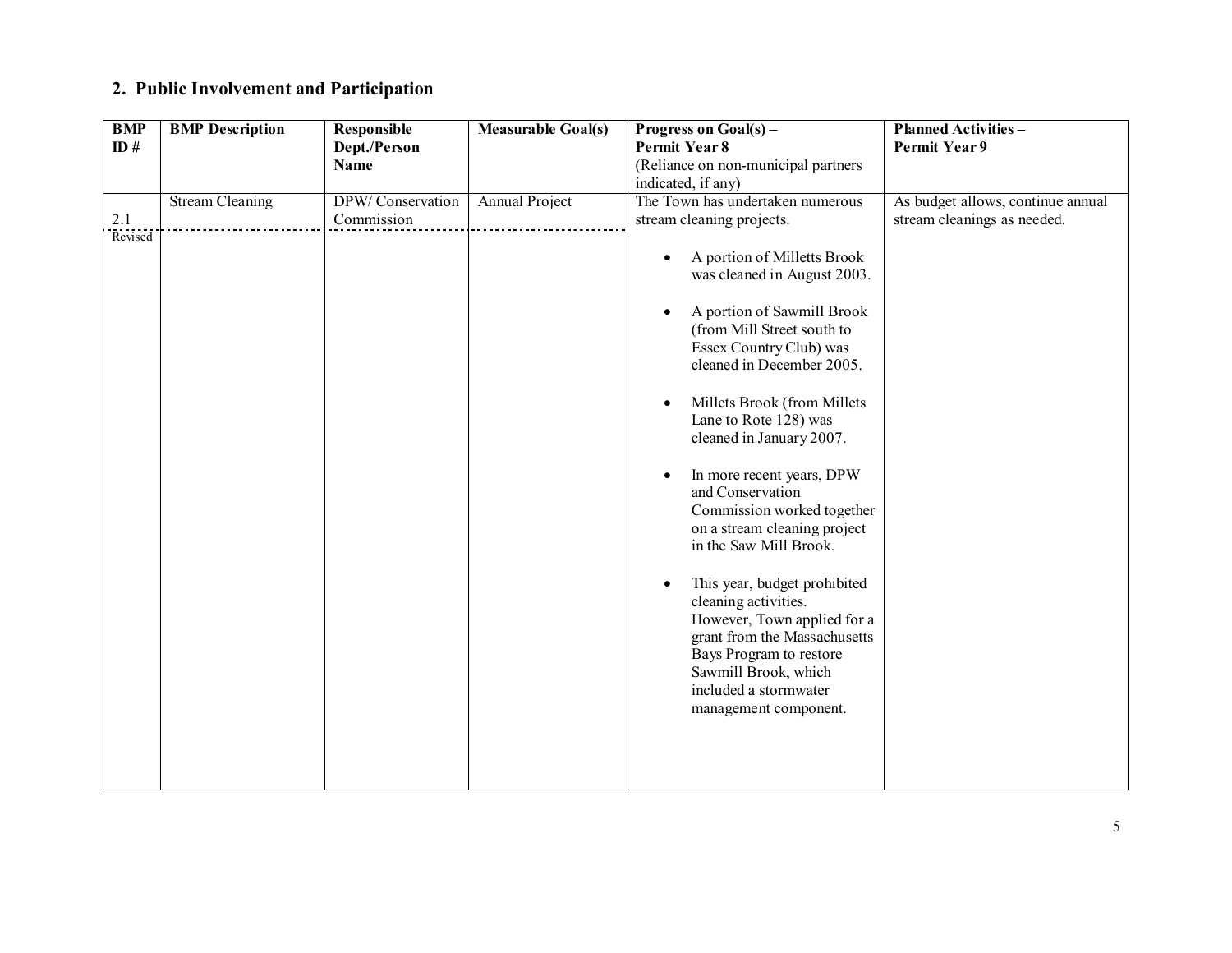|         | <b>Stakeholder Meetings</b> | Manchester Coastal | Number of meetings                                                                         | The Manchester Coastal Stream Team                                                                                                                                                                                                                                                                                                                                           | Continue monthly meetings, as |
|---------|-----------------------------|--------------------|--------------------------------------------------------------------------------------------|------------------------------------------------------------------------------------------------------------------------------------------------------------------------------------------------------------------------------------------------------------------------------------------------------------------------------------------------------------------------------|-------------------------------|
| 2.2     |                             | Stream Team/       |                                                                                            | met once a month for most of the year                                                                                                                                                                                                                                                                                                                                        | possible.                     |
|         |                             | Conservation       |                                                                                            | to discuss environmental issues that                                                                                                                                                                                                                                                                                                                                         |                               |
|         |                             | Commission         |                                                                                            | affect water bodies in Manchester-by-                                                                                                                                                                                                                                                                                                                                        |                               |
|         |                             |                    |                                                                                            | the-Sea and to plan corrective                                                                                                                                                                                                                                                                                                                                               |                               |
| Revised |                             |                    | Revised in Permit                                                                          | measures to address identified issues.                                                                                                                                                                                                                                                                                                                                       |                               |
|         |                             |                    | Year $1$ :                                                                                 | All projects include public                                                                                                                                                                                                                                                                                                                                                  |                               |
|         |                             |                    | Conservation                                                                               | participation and involvement.                                                                                                                                                                                                                                                                                                                                               |                               |
|         |                             |                    | <b>Commission Meetings</b>                                                                 |                                                                                                                                                                                                                                                                                                                                                                              |                               |
|         |                             |                    |                                                                                            |                                                                                                                                                                                                                                                                                                                                                                              |                               |
|         |                             |                    |                                                                                            | The Conservation Commission met                                                                                                                                                                                                                                                                                                                                              |                               |
|         |                             |                    |                                                                                            |                                                                                                                                                                                                                                                                                                                                                                              |                               |
|         |                             |                    |                                                                                            |                                                                                                                                                                                                                                                                                                                                                                              |                               |
|         |                             |                    |                                                                                            | scheduled as needed. Abutters and                                                                                                                                                                                                                                                                                                                                            |                               |
|         |                             |                    |                                                                                            |                                                                                                                                                                                                                                                                                                                                                                              |                               |
|         |                             |                    |                                                                                            |                                                                                                                                                                                                                                                                                                                                                                              |                               |
|         |                             |                    |                                                                                            |                                                                                                                                                                                                                                                                                                                                                                              |                               |
|         |                             |                    |                                                                                            | Wetlands Protection Act and related                                                                                                                                                                                                                                                                                                                                          |                               |
|         |                             |                    |                                                                                            |                                                                                                                                                                                                                                                                                                                                                                              |                               |
|         |                             |                    |                                                                                            |                                                                                                                                                                                                                                                                                                                                                                              |                               |
|         |                             |                    |                                                                                            |                                                                                                                                                                                                                                                                                                                                                                              |                               |
|         |                             |                    |                                                                                            |                                                                                                                                                                                                                                                                                                                                                                              |                               |
|         |                             |                    |                                                                                            |                                                                                                                                                                                                                                                                                                                                                                              |                               |
|         |                             |                    |                                                                                            |                                                                                                                                                                                                                                                                                                                                                                              |                               |
|         |                             |                    |                                                                                            |                                                                                                                                                                                                                                                                                                                                                                              |                               |
|         |                             |                    |                                                                                            |                                                                                                                                                                                                                                                                                                                                                                              |                               |
|         |                             |                    | $(Goal - 16$ times per<br>year)<br>Stream Team<br>Meetings $(Goal - 9)$<br>times per year) | twice a month (second and fourth<br>Tuesday). Additional meetings were<br>general public were invited to<br>consider drainage and stormwater<br>manage issues as related to the<br>state and local laws.<br>All public involvement activities<br>complied with state public<br>notice requirements at MGL Chapter<br>39 Section 23B and local public notice<br>requirements. |                               |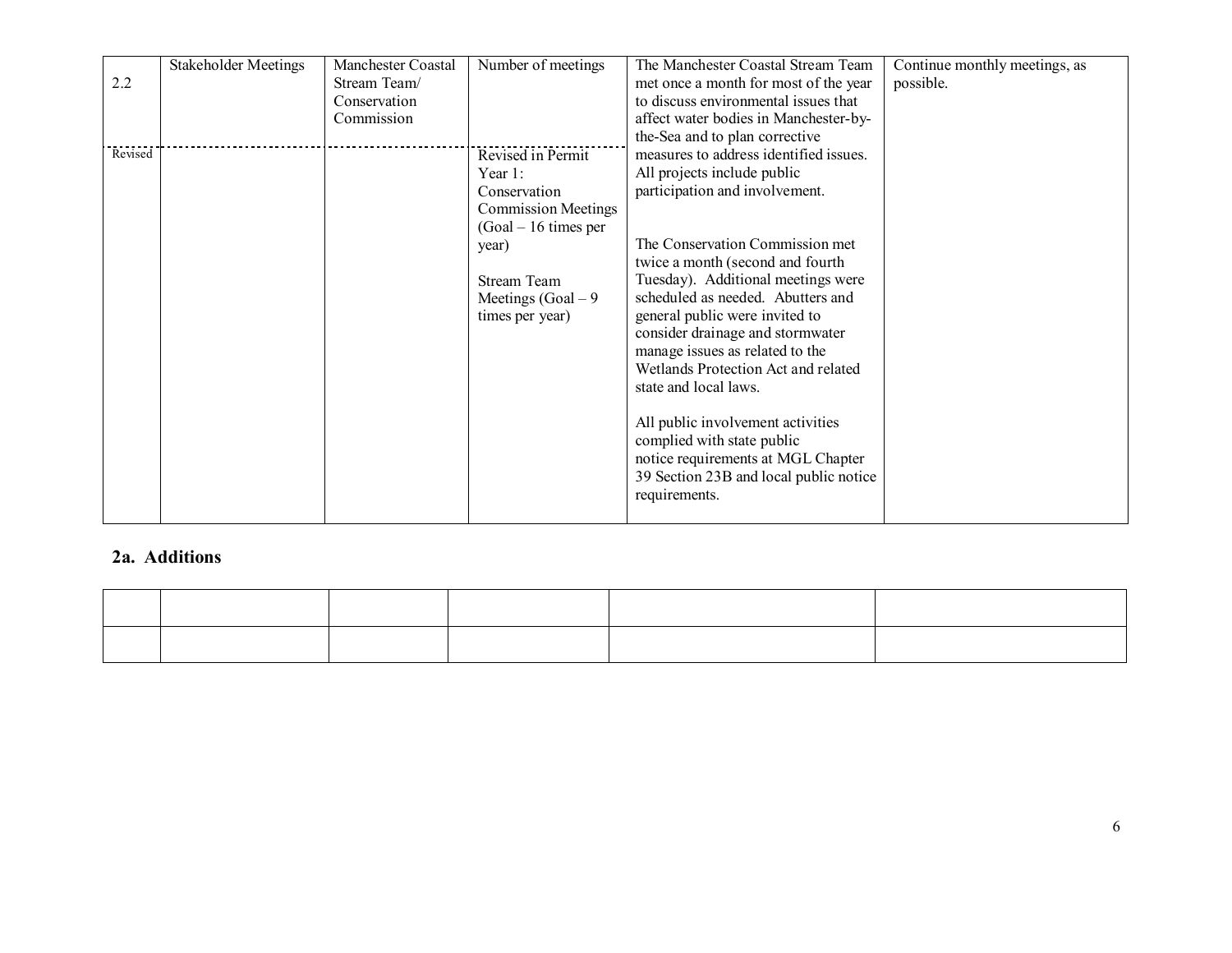## **3. Illicit Discharge Detection and Elimination**

| BMP<br>ID# | <b>BMP</b> Description           | Responsible<br>Dept./Person<br>Name                                                    | <b>Measurable Goal(s)</b>                                                  | Progress on $Goal(s) -$<br>Permit Year 8<br>(Reliance on non-municipal partners<br>indicated, if any) | <b>Planned Activities -</b><br>Permit Year 9                |
|------------|----------------------------------|----------------------------------------------------------------------------------------|----------------------------------------------------------------------------|-------------------------------------------------------------------------------------------------------|-------------------------------------------------------------|
| 3.1        | Map of Storm Drains              | Public works                                                                           | Complete by June 30,<br>2006                                               | GIS map of storm sewer system<br>(outfalls, catch basins, and other                                   | BMP complete; measurable goal met.<br>Update map as needed. |
| Revised    |                                  |                                                                                        |                                                                            | drainage structures) is complete.<br>Connectivity, where know, is included<br>on map.                 |                                                             |
| 3.2        | Illicit Discharge<br>Policy/Regs | DPW/<br>Conservation<br>Commission/<br>Planning Board/<br><b>Building</b><br>Inspector | Complete by June 30,<br>2007                                               | IDDE Bylaw was drafted.                                                                               | Put Bylaw on Warrant for Town<br>Meeting                    |
| Revised    |                                  |                                                                                        | Revised in Permit<br>Year 4: Complete<br>implementation by<br>May 31, 2008 |                                                                                                       |                                                             |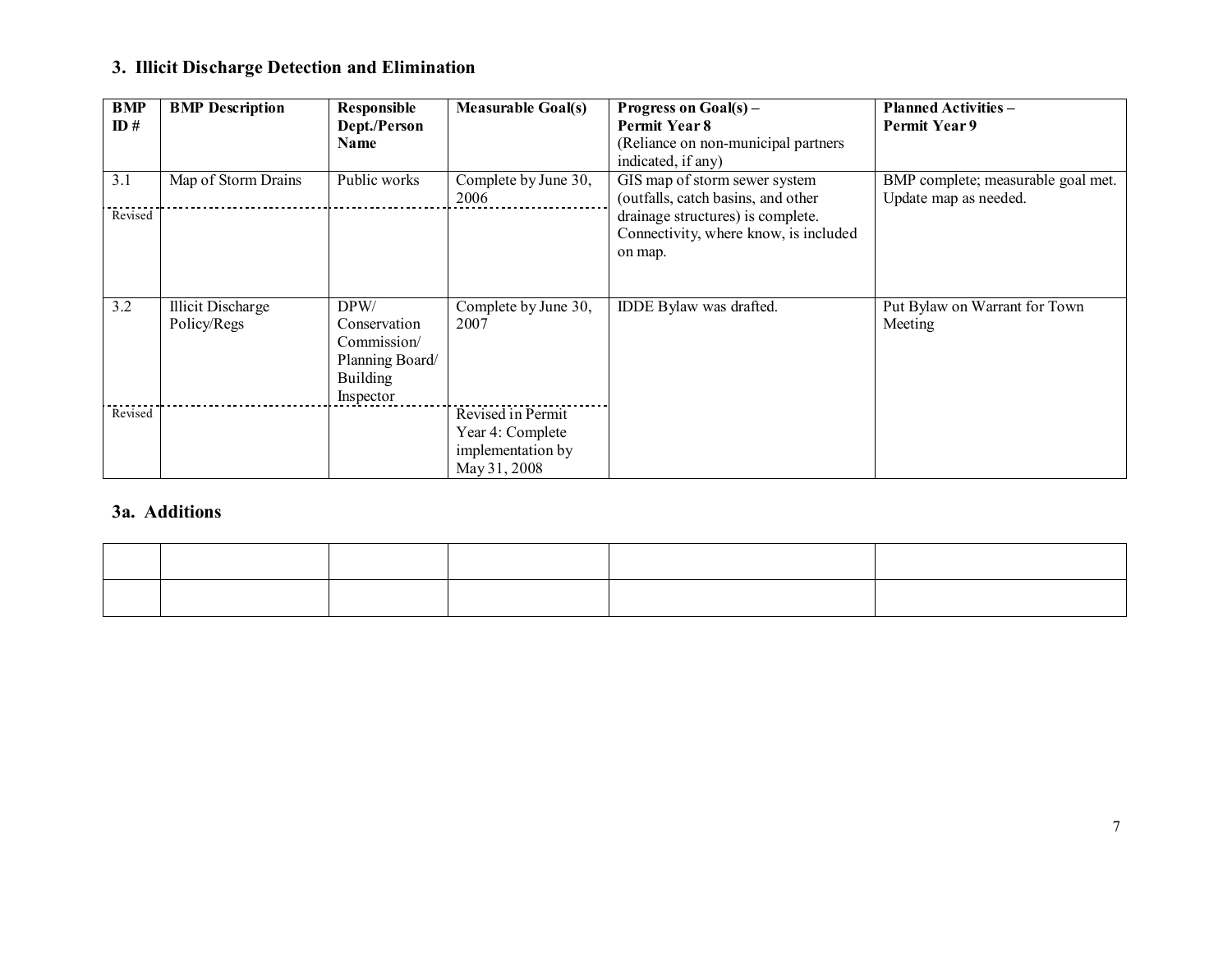### **4. Construction Site Stormwater Runoff Control**

| <b>BMP</b> | <b>BMP</b> Description     | Responsible     | <b>Measurable Goal(s)</b> | Progress on $Goal(s) -$               | <b>Planned Activities –</b>      |
|------------|----------------------------|-----------------|---------------------------|---------------------------------------|----------------------------------|
| ID#        |                            | Dept./Person    |                           | Permit Year 8                         | Permit Year 9                    |
|            |                            | <b>Name</b>     |                           | (Reliance on non-municipal partners)  |                                  |
|            |                            |                 |                           | indicated, if any)                    |                                  |
| 4.1        | Develop and Implement      | DPW/            | Complete by June 30,      | "Stormwater Management Special        | BMP complete and measurable goal |
|            | <b>Construction Runoff</b> | Conservation    | 2007                      | Permit" added to Town Zoning By-law   | achieved.                        |
|            | Policy/Regulations         | Commission/     |                           | in April 4, 2007. Regulations adopted |                                  |
|            | regulating erosion and     | Planning Board/ |                           | by Planning Board.                    | Continue to Implement bylaw and  |
|            | sediment control           | Building        |                           |                                       | regulations                      |
|            |                            | Inspector       |                           | Planning Board continues to implement |                                  |
| Revised    |                            |                 |                           | Bylaw and regulations.                |                                  |
|            |                            |                 |                           |                                       |                                  |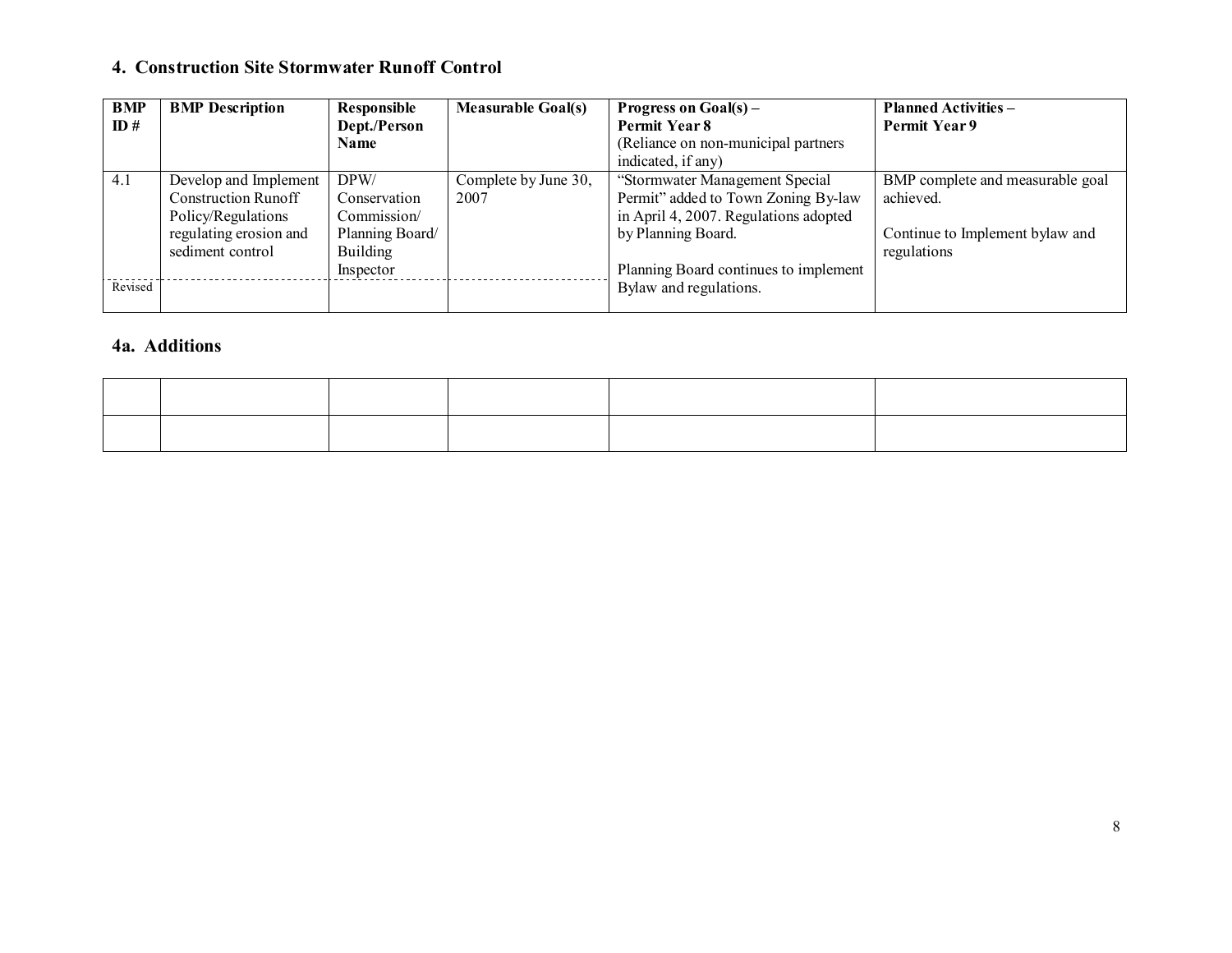## **5. Post-Construction Stormwater Management in New Development and Redevelopment**

| BMP     | <b>BMP</b> Description | Responsible     | <b>Measurable Goal(s)</b> | Progress on $Goal(s) -$              | <b>Planned Activities –</b>      |
|---------|------------------------|-----------------|---------------------------|--------------------------------------|----------------------------------|
| ID#     |                        | Dept./Person    |                           | Permit Year 8                        | Permit Year 9                    |
|         |                        | Name            |                           | (Reliance on non-municipal partners) |                                  |
|         |                        |                 |                           | indicated, if any)                   |                                  |
|         | Develop and implement  | DPW/            | Complete by June 30,      | "Stormwater Management Special       | BMP complete and measurable goal |
| 5.1     | Post Construction      | Conservation    | 2007                      | Permit" added to Town Zoning By-law  | achieved.                        |
|         | Policy                 | Commission/     |                           | in April 4, 2007. Planning Board     |                                  |
|         |                        | Planning Board/ | Implement bylaws          | adopted regulations.                 | Continue to implement bylaw and  |
|         |                        | <b>Building</b> |                           |                                      | regulations                      |
|         |                        | Inspector       |                           |                                      |                                  |
| Revised |                        |                 |                           |                                      |                                  |
|         |                        |                 |                           |                                      |                                  |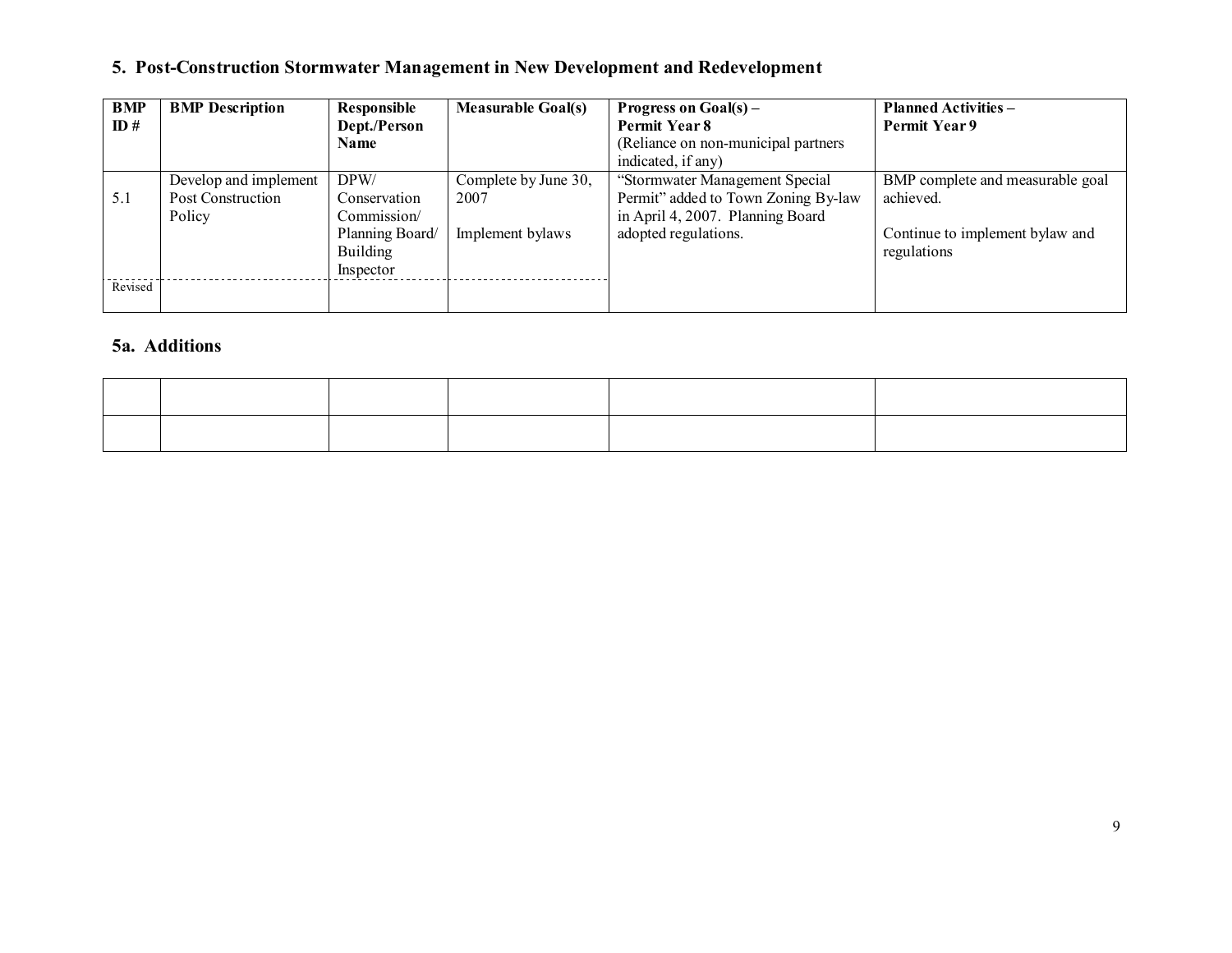|  | 6. Pollution Prevention and Good Housekeeping in Municipal Operations |  |  |  |  |
|--|-----------------------------------------------------------------------|--|--|--|--|
|  |                                                                       |  |  |  |  |

| <b>BMP</b><br>ID# | <b>BMP</b> Description                                                       | <b>Responsible</b><br>Dept./Person<br><b>Name</b>                | <b>Measurable Goal(s)</b>                                                         | Progress on Goal(s) –<br><b>Permit Year 7</b><br>(Reliance on non-municipal partners                                                                                                                                      | <b>Planned Activities -</b><br>(Permit Year 8)                                                                               |
|-------------------|------------------------------------------------------------------------------|------------------------------------------------------------------|-----------------------------------------------------------------------------------|---------------------------------------------------------------------------------------------------------------------------------------------------------------------------------------------------------------------------|------------------------------------------------------------------------------------------------------------------------------|
|                   |                                                                              |                                                                  |                                                                                   | indicated, if any)                                                                                                                                                                                                        |                                                                                                                              |
| 6.1<br>Revised    | Stormwater System and<br>Catch Basin Inspection<br>Program                   | <b>DPW</b>                                                       | <b>Annual Inspections</b>                                                         | DPW Inspected catch basins and, based<br>on inspection, cleaned as necessary.                                                                                                                                             | Continue annual inspections and as-<br>needed cleanings.                                                                     |
|                   |                                                                              |                                                                  |                                                                                   |                                                                                                                                                                                                                           |                                                                                                                              |
| 6.2               | Septic system controls                                                       | Board of Health                                                  | Number of new<br>systems or repairs                                               | As septic systems are inspected, failing<br>systems were upgraded as needed. The                                                                                                                                          | Continue to monitor septic systems<br>as needed.                                                                             |
| Revised           |                                                                              |                                                                  |                                                                                   | Town continued to use tracking system<br>for pump outs.                                                                                                                                                                   |                                                                                                                              |
| 6.3               | Sweep all streets by<br>June 1                                               | <b>DPW</b>                                                       | Completed on time                                                                 | The DPW swept streets by June 1,<br>2011.                                                                                                                                                                                 | Continue to sweep streets once per<br>year, as budget allows. Modify<br>program depending on new permit<br>requirements.     |
| Revised           |                                                                              |                                                                  | Revised Year 1:<br>Complete by June 1                                             |                                                                                                                                                                                                                           |                                                                                                                              |
| 6.4               | May through<br>September, Minimum<br>of biweekly sweeping<br>of main streets | <b>DPW</b>                                                       | Number of sweepings<br>complete                                                   | The DPW swept main streets regularly<br>throughout the summer season (May<br>through September).                                                                                                                          | Continue to sweep main streets as<br>needed and as budget allows.<br>Modify program depending on new<br>permit requirements. |
| Revised           |                                                                              |                                                                  | Revised Year 1: Goal:<br>Minimum of 10 bi-<br>weekly sweepings<br>Revised Year 5: |                                                                                                                                                                                                                           |                                                                                                                              |
|                   |                                                                              |                                                                  | Sweep as necessary                                                                |                                                                                                                                                                                                                           |                                                                                                                              |
| 6.5<br>Revised    | <b>Employee Training</b>                                                     | Conservation<br>Commission/<br>Fire<br>Department/<br><b>DPW</b> | Train staff annually                                                              | Town continues to incorporate<br>stormwater training into annual<br>trainings of Conservation Commission,<br>the Fire Department, and the DPW.<br>Training includes understanding how to<br>recognize illicit discharges. | Continue annual stormwater<br>trainings.                                                                                     |
|                   |                                                                              |                                                                  |                                                                                   |                                                                                                                                                                                                                           |                                                                                                                              |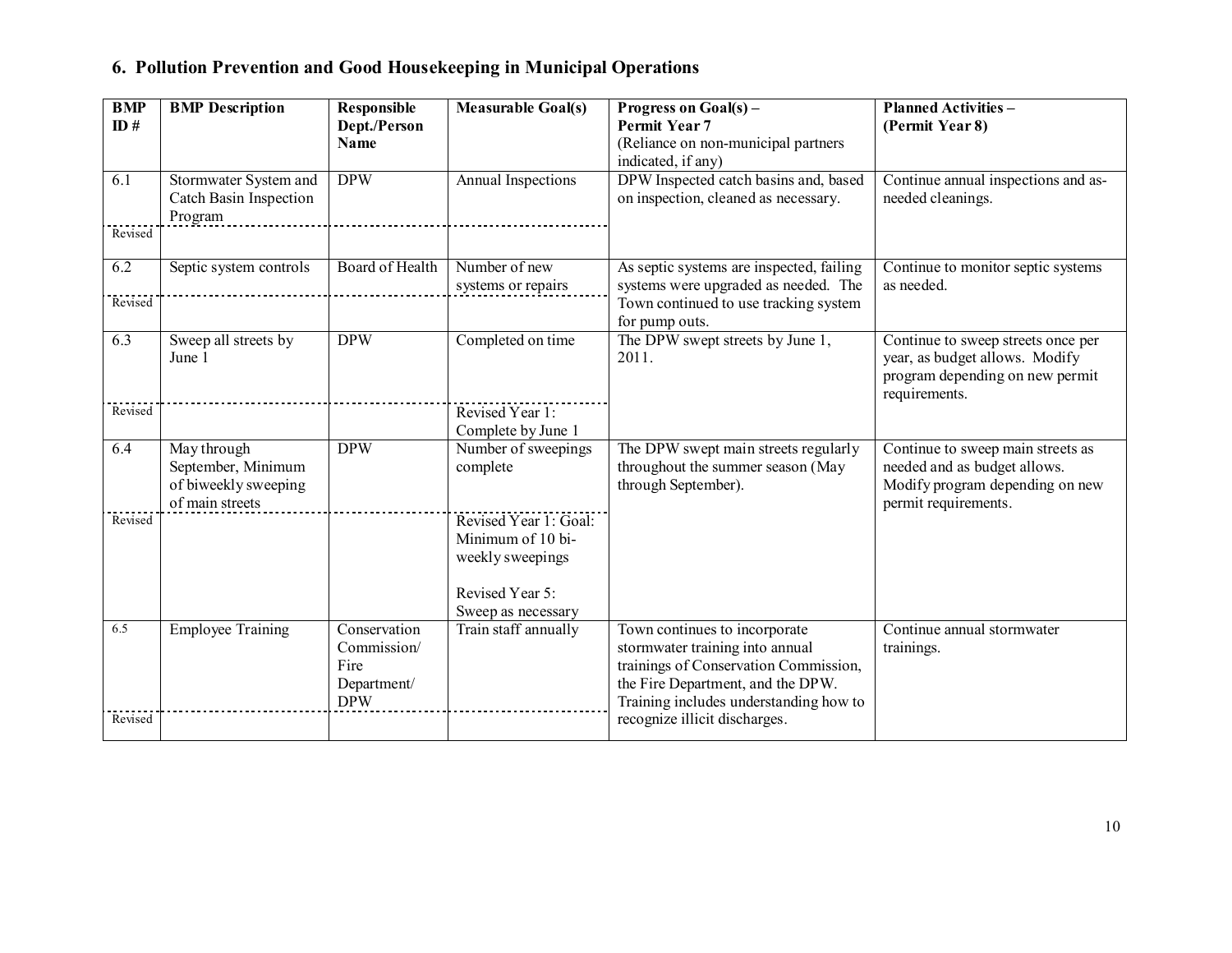#### **7. BMPs for Meeting Total Maximum Daily Load (TMDL) Waste Load Allocations (WLA**)

Not applicable. None of Manchester-by-the-Sea's receiving waters have approved TMDL reports at this time. A Draft Pathogen TMDL for the North Coastal Watershed has been developed, but is not yet final.

#### **Part IV. Summary of Information Collected and Analyzed**

- Salem Sound Coastwatch's Clean Beaches and Streams sampling results are available at their website. http://www.salemsound.org/CB&S.html
- Town's Board of Health maintains records of weekly sampling results and beach closings for the Town's eight beaches. The Massachusetts Department of Public Health also presents sampling results on their website: http://mass.digitalhealthdepartment.com/public\_21/index.cfm

### **Part V. Program Outputs & Accomplishments (OPTIONAL)**

(Since beginning of permit coverage unless specified otherwise by a \*\*, which indicates response is for period covering April 1, 2010 through March 31, 2011)

#### **Programmatic**

|                                                               | (Preferred Units) | Response     |
|---------------------------------------------------------------|-------------------|--------------|
| Stormwater management position created/staffed                | (y/n)             |              |
| Annual program budget/expenditures **                         | (S)               |              |
| Total program expenditures since beginning of permit coverage | $\sqrt{S}$        |              |
| Funding mechanism(s) (General Fund, Enterprise, Utility, etc) |                   | General fund |
|                                                               |                   |              |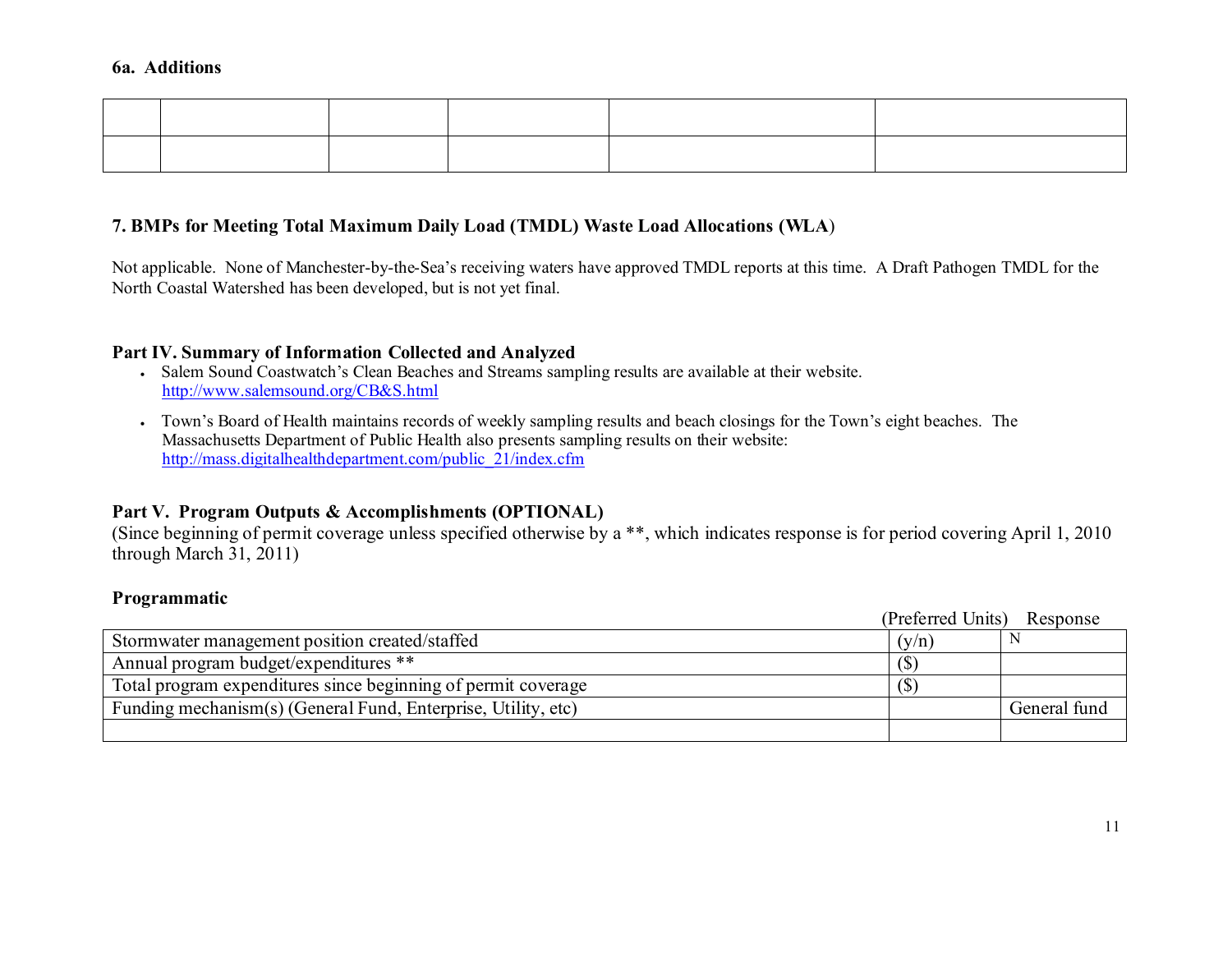## **Education, Involvement, and Training**

| Estimated number of property owners reached by education program(s)        | $(\# \text{ or } \%)$   |          |
|----------------------------------------------------------------------------|-------------------------|----------|
| Stormwater management committee established                                | (y/n)                   | N        |
| Stream teams established or supported                                      | $(\#$ or y/n)           | $\bf{V}$ |
| Shoreline clean-up participation or quantity of shoreline miles cleaned ** | $(y/n \text{ or } mi.)$ |          |
| Shoreline cleaned since beginning of permit coverage                       | (mi)                    |          |
| Household Hazardous Waste Collection Days                                  |                         |          |
| days sponsored **                                                          | $(\#)$                  |          |
| community participation **                                                 | $(\# \text{ or } \%)$   |          |
| material collected **                                                      | (tons or gal)           |          |
| School curricula implemented                                               | (y/n)                   | N        |
|                                                                            |                         |          |

## **Legal/Regulatory**

|                                                        | In Place | Reviewing   |         | Draft            |                  |
|--------------------------------------------------------|----------|-------------|---------|------------------|------------------|
|                                                        | Prior to | Existing    |         | $\ln$            |                  |
|                                                        | Phase II | Authorities | Drafted | Review           | Adopted          |
| Regulatory Mechanism Status (indicate with "X")        |          |             |         |                  |                  |
| Illicit Discharge Detection & Elimination<br>٠         |          |             |         | X                |                  |
| Erosion & Sediment Control<br>٠                        |          |             |         |                  | X                |
| Post-Development Stormwater Management                 |          |             |         |                  | $\boldsymbol{X}$ |
| Accompanying Regulation Status (indicate with " $X$ ") |          |             |         |                  |                  |
| Illicit Discharge Detection $& Elimination$            |          |             |         | $\boldsymbol{X}$ |                  |
| Erosion & Sediment Control                             |          |             |         |                  | X                |
| Post-Development Stormwater Management                 |          |             |         |                  | $\boldsymbol{X}$ |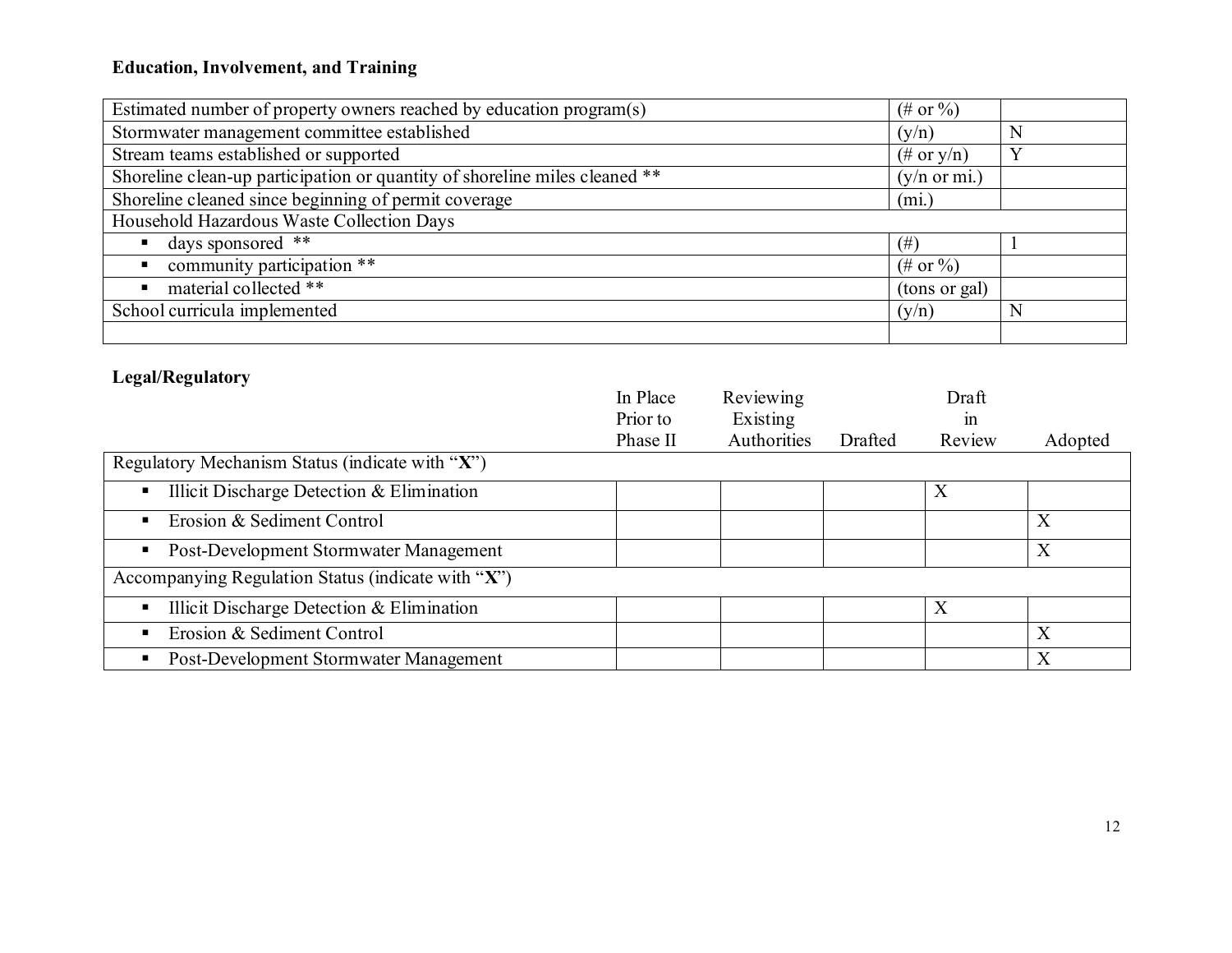## **Mapping and Illicit Discharges**

|                                                                    | (Preferred Units)     | Response |
|--------------------------------------------------------------------|-----------------------|----------|
| Outfall mapping complete                                           | (%)                   |          |
| Estimated or actual number of outfalls                             | (# )                  |          |
| System-Wide mapping complete (complete storm sewer infrastructure) | (%)                   |          |
| Mapping method $(s)$                                               |                       |          |
| Paper/Mylar                                                        | (%)                   |          |
| CADD<br>$\blacksquare$                                             | (%)                   |          |
| <b>GIS</b><br>٠                                                    | (%)                   |          |
| Outfalls inspected/screened **                                     | $(\# \text{ or } \%)$ |          |
| Outfalls inspected/screened (Since beginning of permit coverage)   | $(\# or \% )$         |          |
| Illicit discharges identified **                                   | (# )                  |          |
| Illicit discharges identified (Since beginning of permit coverage) | $(\#)$                |          |
| Illicit connections removed **                                     | $(\# )$ ; and         |          |
|                                                                    | $(est.$ gpd $)$       |          |
| Illicit connections removed (Since beginning of permit coverage)   | $(\#);$ and           |          |
|                                                                    | $(est.$ gpd $)$       |          |
| % of population on sewer                                           | (%)                   |          |
| % of population on septic systems                                  | (%)                   |          |

### **Construction**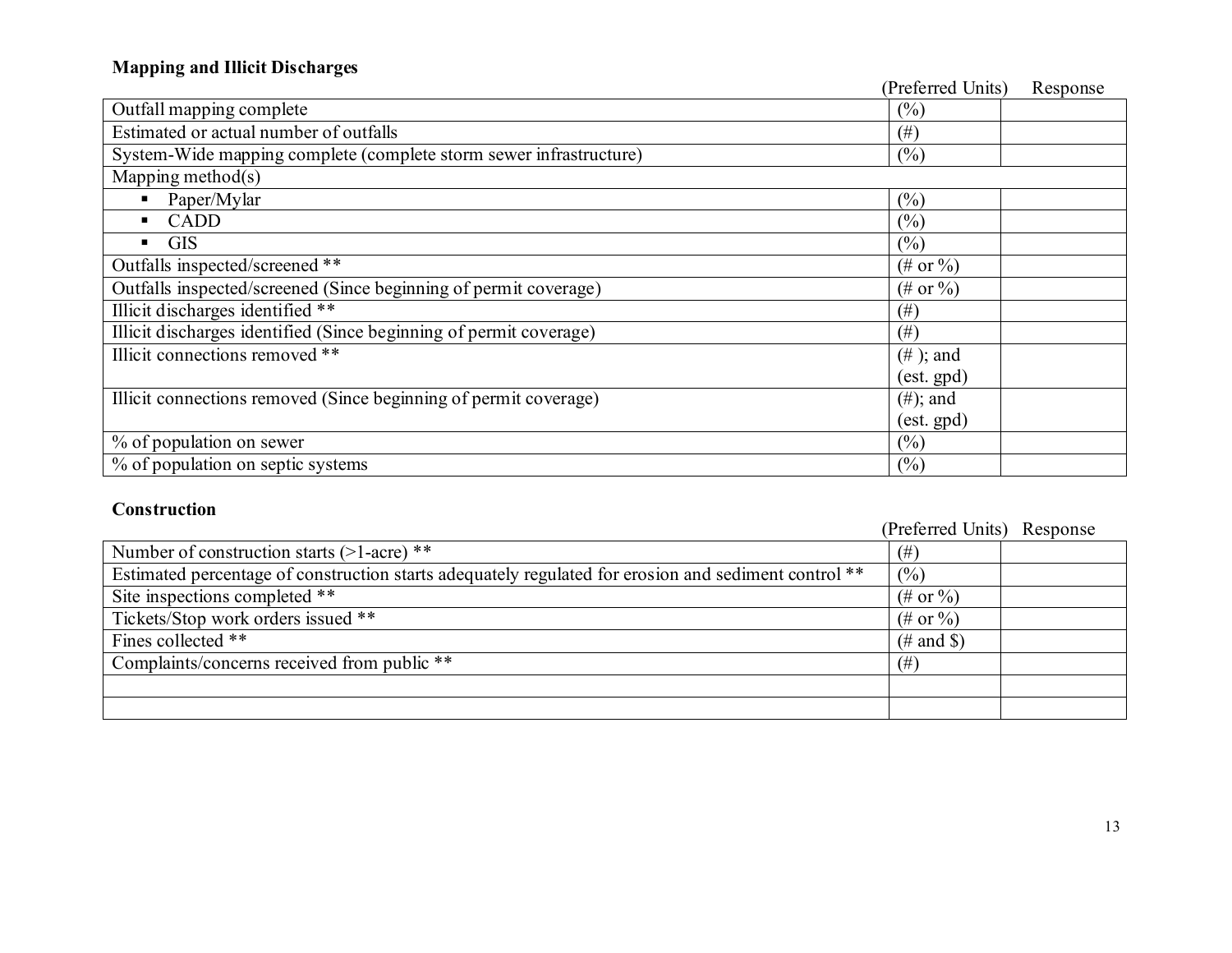### **Post-Development Stormwater Management**

| Estimated percentage of development/redevelopment projects adequately regulated for post- | $\frac{(0)}{0}$ |  |
|-------------------------------------------------------------------------------------------|-----------------|--|
| construction stormwater control                                                           |                 |  |
| Site inspections (for proper BMP installation $\&$ operation) completed **                | $(\# or \% )$   |  |
| BMP maintenance required through covenants, escrow, deed restrictions, etc.               | (y/n)           |  |
| Low-impact development (LID) practices permitted and encouraged                           | (y/n)           |  |
|                                                                                           |                 |  |
|                                                                                           |                 |  |

### **Operations and Maintenance**

| (times/yr)                |  |
|---------------------------|--|
| (times/yr)                |  |
| (# )                      |  |
| $\frac{6}{6}$ , LF or     |  |
| $mi.$ )                   |  |
| (lbs. or tons)            |  |
| (location)                |  |
|                           |  |
| $(\$\)$                   |  |
| $(\frac{1}{2})$ hr or \$  |  |
| per basin)                |  |
| $\left( \text{\$}\right)$ |  |
|                           |  |
| $(\#)$                    |  |
| $^{(#)}$                  |  |
| (y/n)                     |  |
| (%)                       |  |
| (%)                       |  |
|                           |  |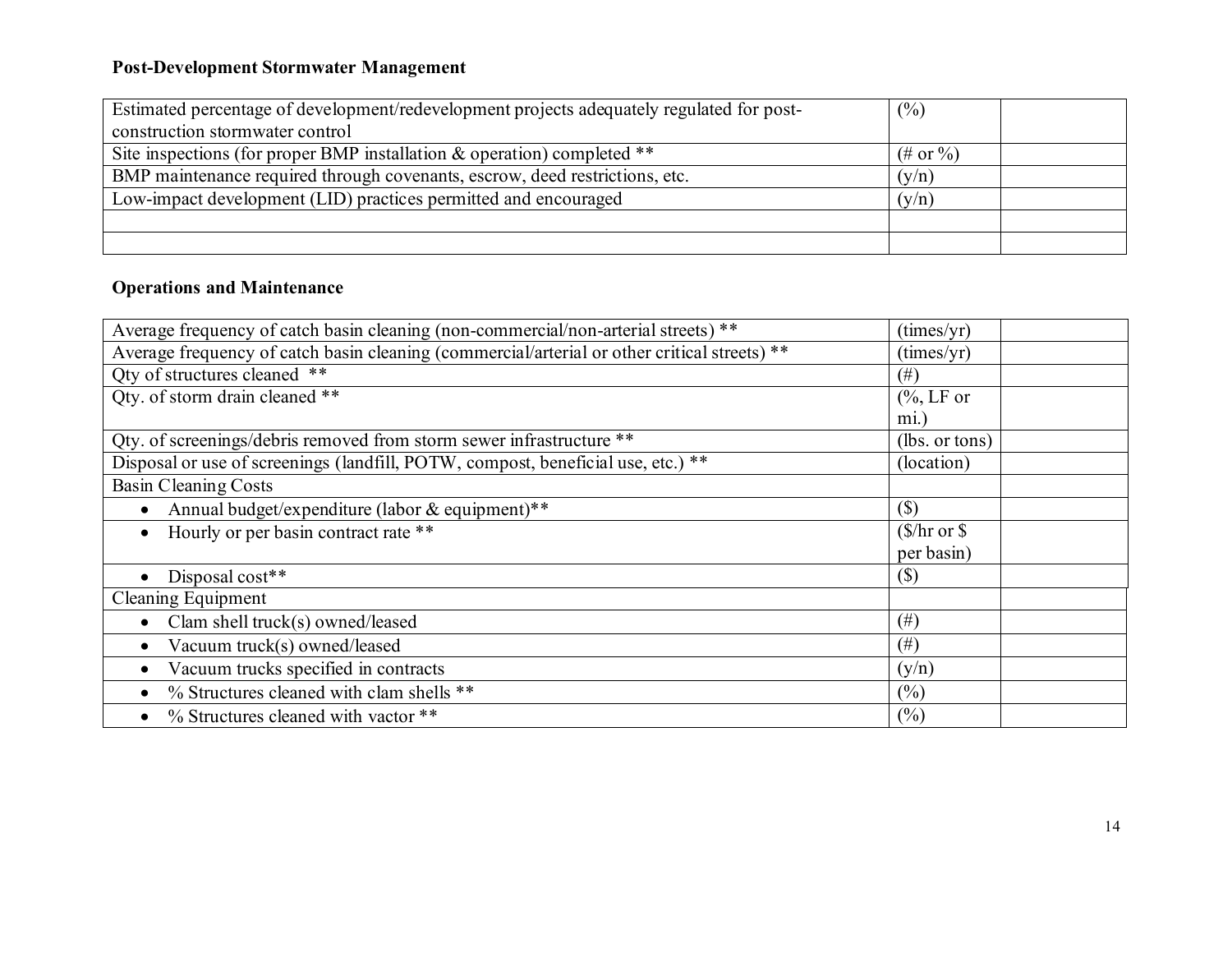|                                                                                         | (Preferred Units)      | Response |
|-----------------------------------------------------------------------------------------|------------------------|----------|
| Average frequency of street sweeping (non-commercial/non-arterial streets) **           | (imes/yr)              |          |
| Average frequency of street sweeping (commercial/arterial or other critical streets) ** | (times/yr)             | >1       |
| Qty. of sand/debris collected by sweeping **                                            | (lbs. or tons)         |          |
| Disposal of sweepings (landfill, POTW, compost, beneficial use, etc.) **                | (location)             |          |
| <b>Annual Sweeping Costs</b>                                                            |                        |          |
| Annual budget/expenditure (labor & equipment)**                                         | $(\$\)$                |          |
| Hourly or lane mile contract rate **                                                    | $(\frac{1}{2})$ hr. or |          |
|                                                                                         | $ln \text{ mi.}$       |          |
| Disposal cost**                                                                         | $(\$\)$                |          |
| Sweeping Equipment                                                                      |                        |          |
| Rotary brush street sweepers owned/leased                                               | $(\#)$                 |          |
| Vacuum street sweepers owned/leased                                                     | $(\#)$                 |          |
| Vacuum street sweepers specified in contracts                                           | (y/n)                  |          |
| % Roads swept with rotary brush sweepers **                                             | $\frac{0}{0}$          |          |
| % Roads swept with vacuum sweepers **                                                   | $\frac{0}{0}$          |          |

| Reduction (since beginning of permit coverage) in application on public land of: |                 |      |
|----------------------------------------------------------------------------------|-----------------|------|
| ("N/A" = never used; " $100\%$ " = elimination)                                  |                 |      |
| Fertilizers                                                                      | (lbs. or $\%$ ) | 100% |
| Herbicides                                                                       | (lbs. or $\%$ ) | 100% |
| Pesticides                                                                       | (lbs. or $\%$ ) | 100% |
| Integrated Pest Management (IPM) Practices Implemented                           | (y/n)           |      |
|                                                                                  |                 |      |